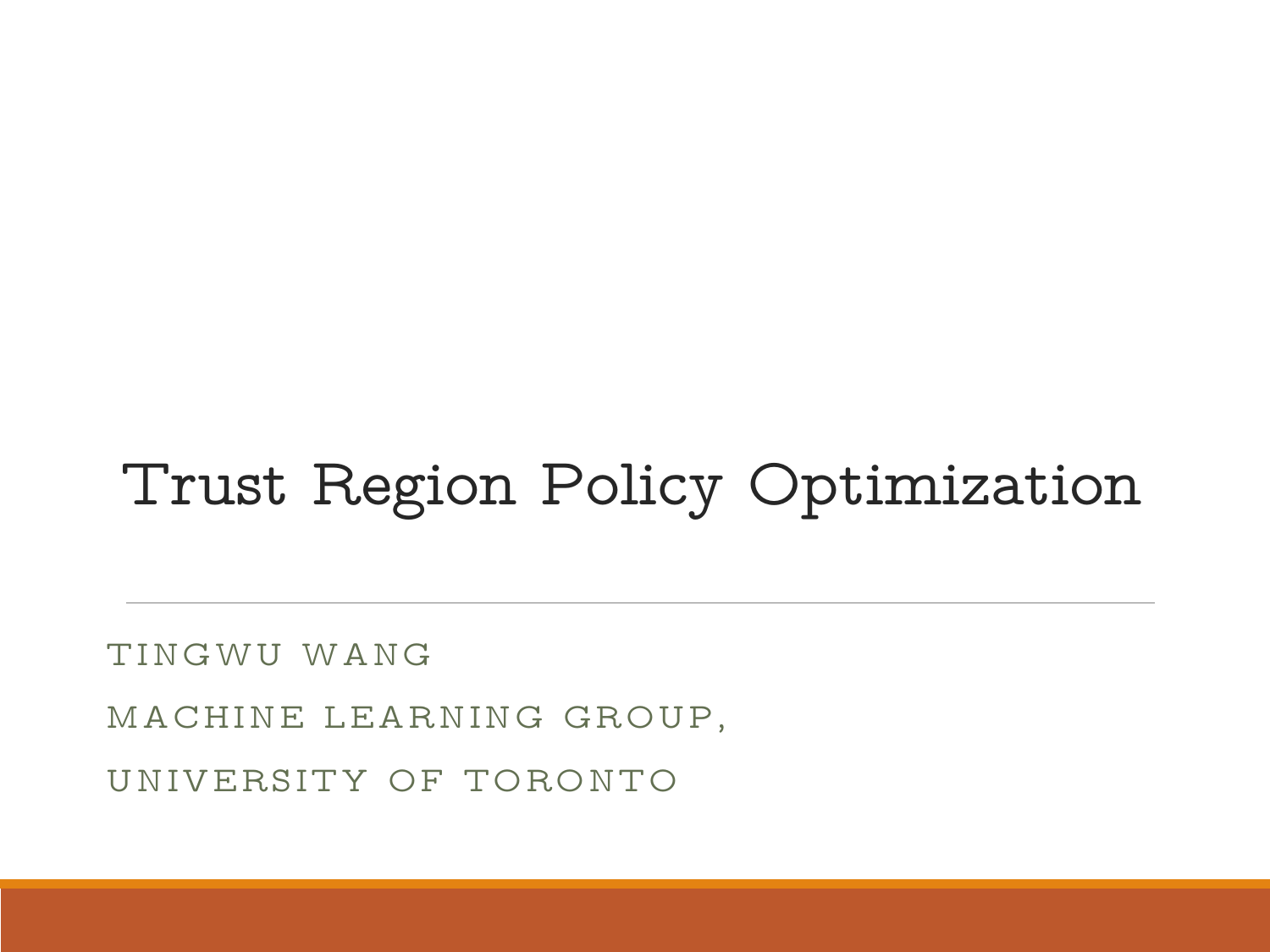# Contents

- 1. Introduction
	- 1. Problem Domain: Locomotion
	- 2. Related Work
- 2. TRPO Step-by-step
	- 1. The Preliminaries
	- 2. Find the Lower-Bound in General Stochastic policies
	- 3. Optimization of the Parameterized Policies
	- 4. From Math to Practical Algorithm
	- 5. Tricks and Efficiency
	- 6. Summary
- 3. Misc
	- 1. Results and Problems of TRPO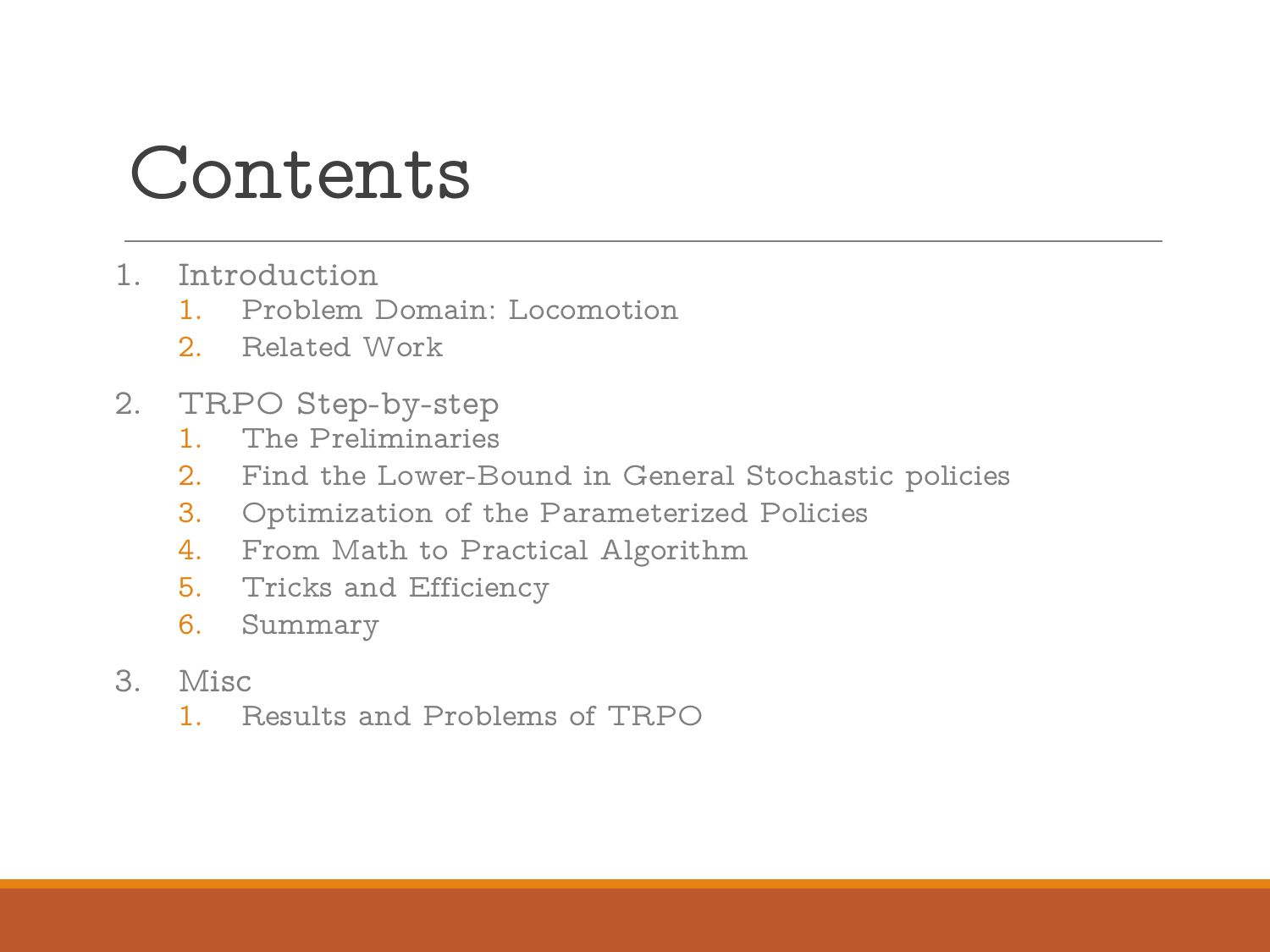# Introduction

- 1. Introduction
	- 1. Problem Domain: Locomotion
	- 2. Related Work
- 2. TRPO Step-by-step
	- 1. The Preliminaries
	- 2. Find the Lower-Bound in General Stochastic policies
	- 3. Optimization of the Parameterized Policies
	- 4. From Math to Practical Algorithm
	- 5. Tricks and Efficiency
	- 6. Summary
- 3. Misc
	- 1. Results and Problems of TRPO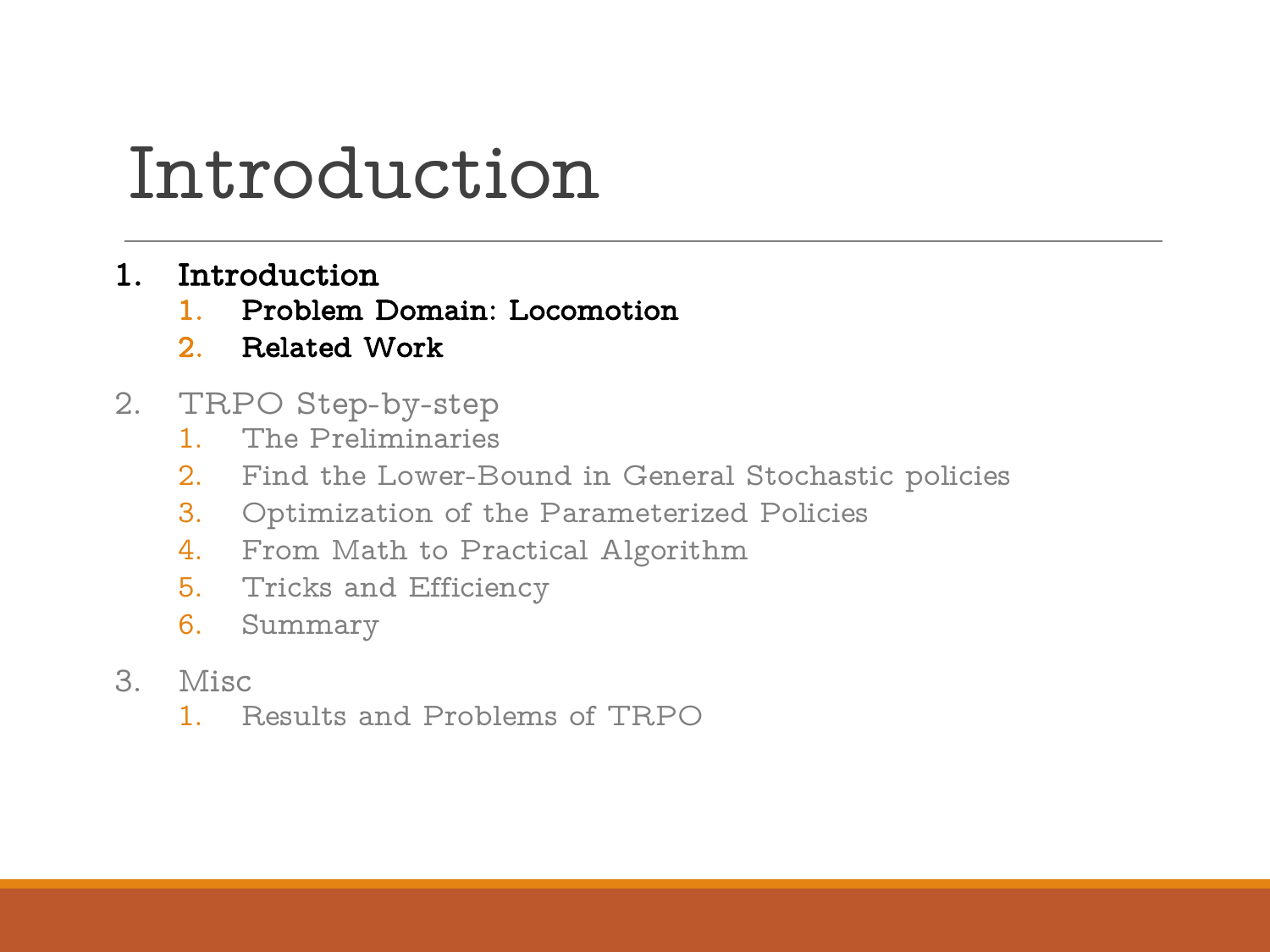# Problem Domain: Locomotion

- 1. The two action domains in reinforcement learning:
	- 1. Discrete action space
		- 1. Only several actions are available (up, down, left, right)
		- 2. Q-value based methods (DQN [1], or DQN + MCTS [2])

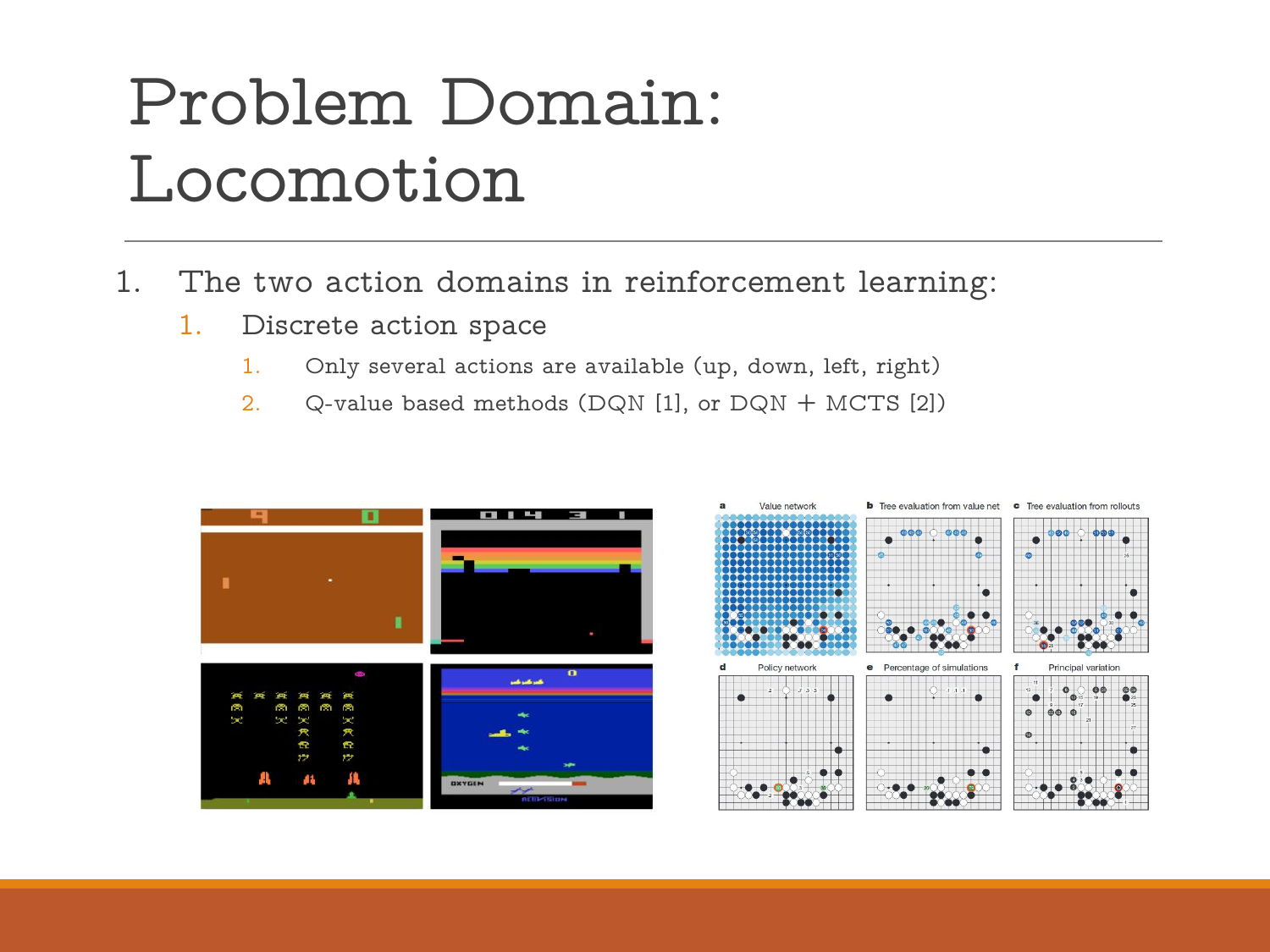# Problem Domain: Locomotion

- 1. The two action domains in reinforcement learning:
	- 1. Discrete action space
	- 2. Continuous action space
		- 1. One of the most interesting problems: locomotion
		- 2. MuJuCo: A physics engine for model-based control [3]
		- 3. TRPO [4] (today's focus)
			- 1. One of the most important baselines in model-free continuous control problem [5]
			- 2. It works for discrete action space too



Walker<sub>2d-v</sub> Make a 2D robot walk.



Humanoid-v1 Ant-v1 Make a 3D two-legged Make a 3D four-legged robot walk. robot walk.



HalfCheetah-v1 Make a 2D cheetah

robot run.





Hopper-v Make a 2D robot hop.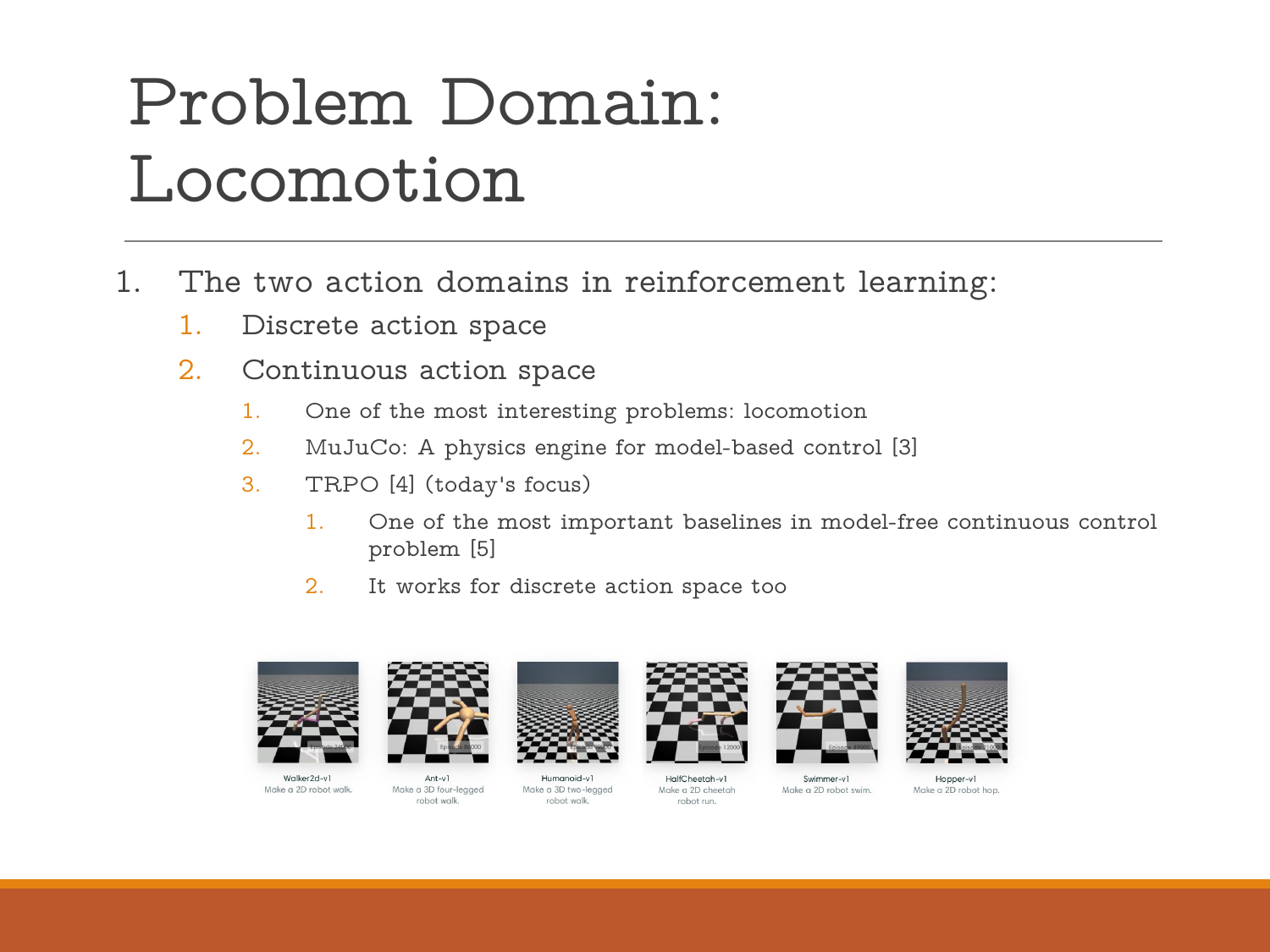# Problem Domain: Locomotion

- 1. The two action domains in reinforcement learning:
	- 1. Discrete action space
	- 2. Continuous action space
	- 3. Difference between Discrete & Continuous
		- 1. Raw-pixel Input
			- 1. Control versus perception
		- 2. Dynamical Model
			- 1. Game dynamics versus physical models
		- 3. Reward Shaping
			- 1. Zero-one reward versus continous reward at evert time step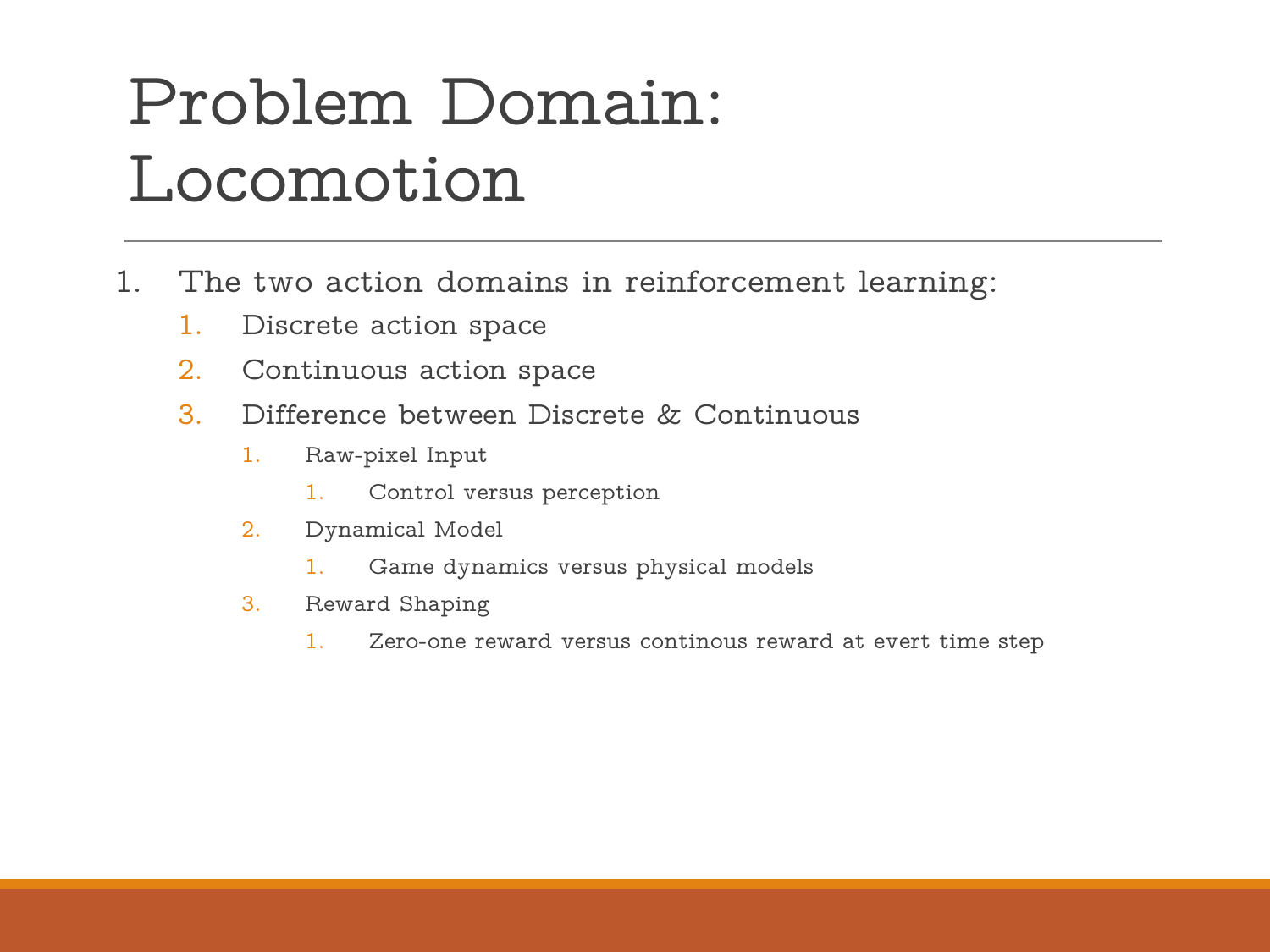#### Related Work

- 1. REINFORCE algorithm [6]<br>  $\widehat{\nabla_{\theta} \eta(\pi_{\theta})} = \frac{1}{NT} \sum_{i=1}^{N} \sum_{t=0}^{T} \nabla_{\theta} \log \pi(a_t^i | s_t^i; \theta) (R_t^i b_t^i)$
- 2. Deep Deterministic Policy Gradient [7]

$$
\widehat{\nabla_{\theta}\eta(\mu_{\theta})} = \sum_{i=1}^{B} \left. \nabla_{a} Q_{\phi}(s_i, a) \right|_{a = \mu_{\theta}(s_i)} \nabla_{\theta} \mu_{\theta}(s_i)
$$

- 3. TNPG method [8]
	- 1. Very similar to the TRPO
	- 2. TRPO uses a fixed KL divergence rather than a fixed penalty coefficient
	- 3. Similar performance according to Duan [9]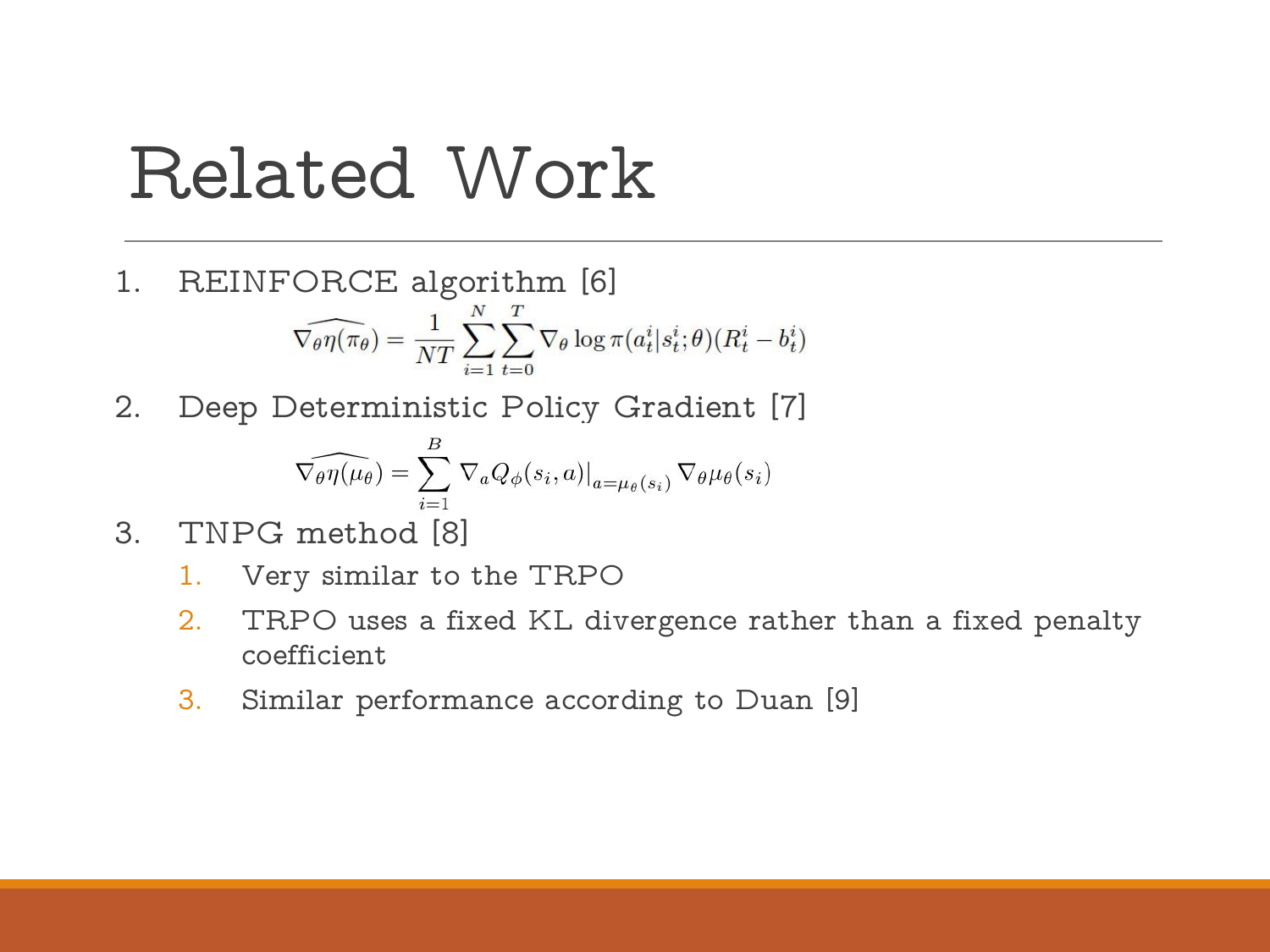# TROO Step-by-step

- 1. Introduction
	- 1. Problem Domain: Locomotion
	- 2. Related Work
- 2. TRPO Step-by-step
	- 1. The Preliminaries
	- 2. Find the Lower-Bound in General Stochastic policies
	- 3. Optimization of the Parameterized Policies
	- 4. From Math to Practical Algorithm
	- 5. Tricks and Efficiency
	- 6. Summary
- 3. Misc
	- 1. Results and Problems of TRPO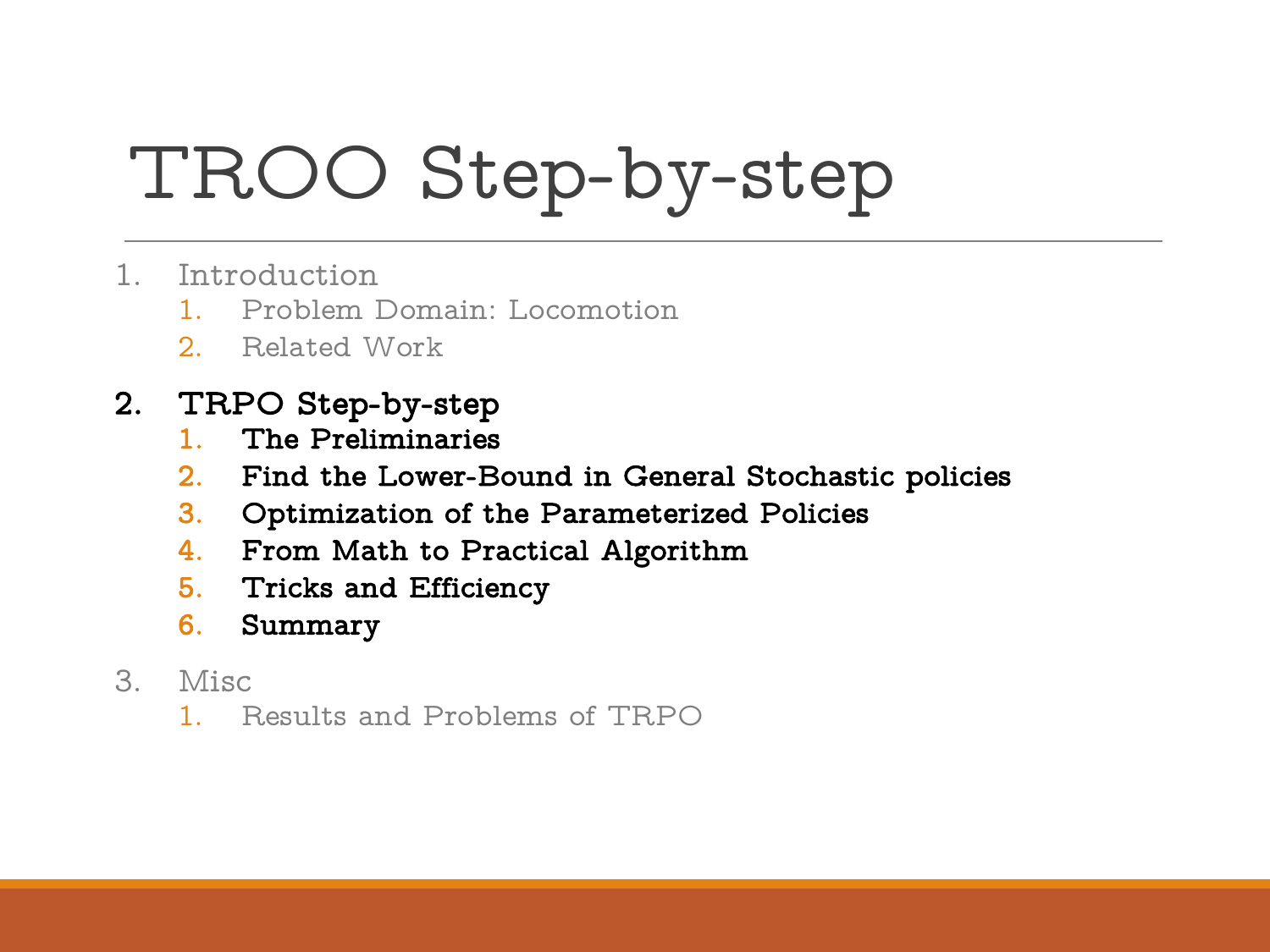1. The objective function to optimize

\n- **The objective function to optimize**
\n- $$
\eta(\pi) = \mathbb{E}_{s_0, a_0, \dots} \left[ \sum_{t=0}^{\infty} \gamma^t r(s_t) \right]
$$
, where  $s_0 \sim \rho_0(s_0), a_t \sim \pi(a_t|s_t), s_{t+1} \sim P(s_{t+1}|s_t, a_t)$
\n- Can we expresses the expected return of another policy in terms of the advantage over the original policy?
\n- Yes, originally proven in [8] (see whiteboard 1). It shows that a guaranteed increase in the performance is possible.
\n

2. Can we expresses the expected return of another policy in terms of the advantage over the original policy?

Yes, orginally proven in [8] (see whiteboard 1). It shows

$$
\eta(\tilde{\pi}) = \eta(\pi) + \mathbb{E}_{s_0, a_0, \dots \sim \tilde{\pi}} \left[ \sum_{t=0}^{\infty} \gamma^t A_{\pi}(s_t, a_t) \right] = \eta(\pi) + \sum_s \rho_{\tilde{\pi}}(s) \sum_a \tilde{\pi}(a|s) A_{\pi}(s, a).
$$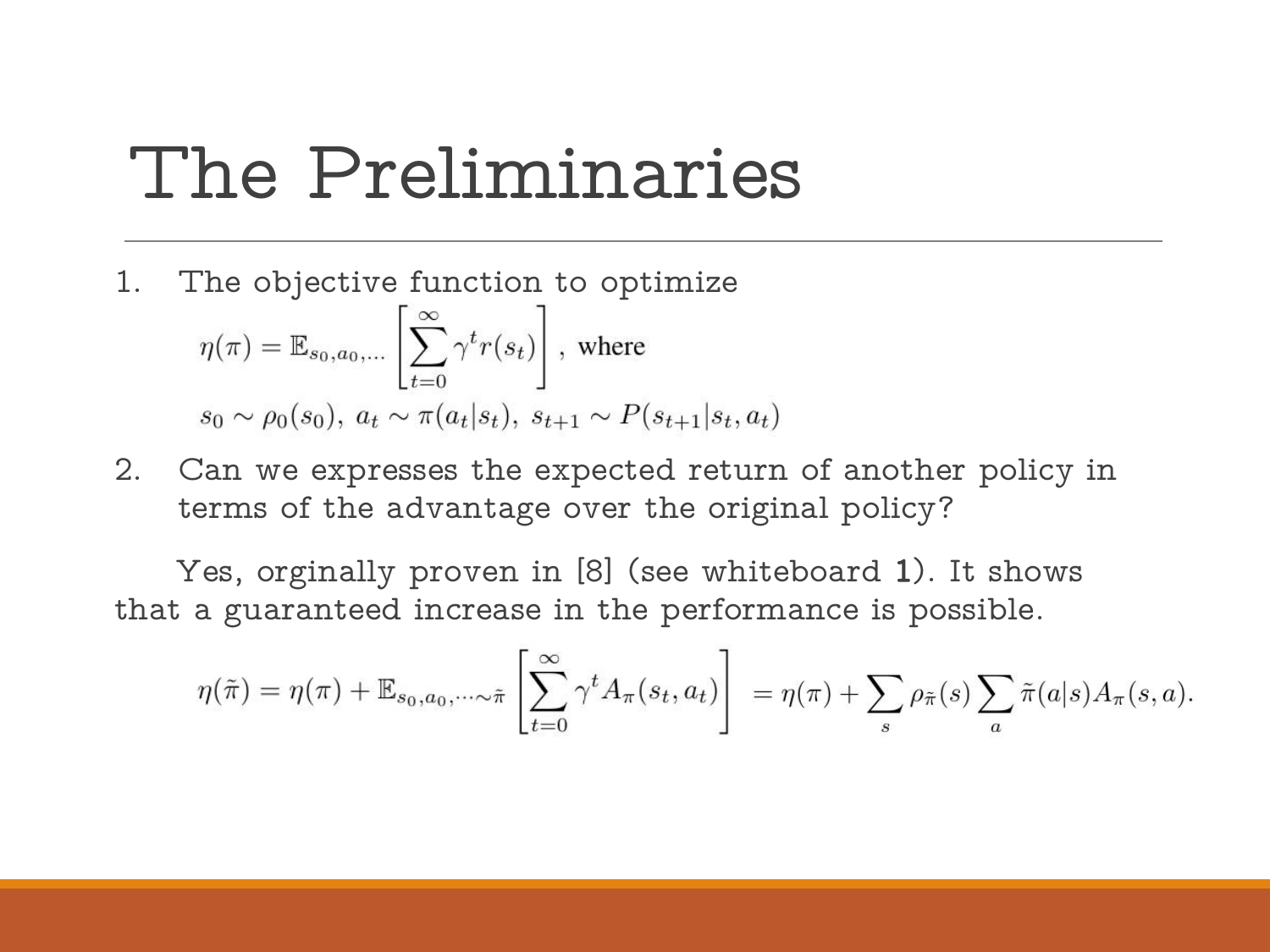#### The Preliminaries

- 3. Can we remove the dependency of discounted visitation frequencies under the new policy?
	- 1. The local approximation

$$
L_{\pi}(\tilde{\pi}) = \eta(\pi) + \sum_{s} \rho_{\pi}(s) \sum_{a} \tilde{\pi}(a|s) A_{\pi}(s, a).
$$

$$
L_{\pi_{\theta_0}}(\pi_{\theta_0}) = \eta(\pi_{\theta_0}),
$$

$$
\nabla_{\theta} L_{\pi_{\theta_0}}(\pi_{\theta})|_{\theta = \theta_0} = \nabla_{\theta} \eta(\pi_{\theta})|_{\theta = \theta_0}.
$$

2. The lower bound from conservative policy iteration [8]

$$
\pi_{\text{new}}(a|s) = (1 - \alpha)\pi_{\text{old}}(a|s) + \alpha\pi'(a|s).
$$

$$
\eta(\pi_{\text{new}}) \ge L_{\pi_{\text{old}}}(\pi_{\text{new}}) - \frac{2\epsilon\gamma}{(1 - \gamma)^2} \alpha^2
$$
  
where  $\epsilon = \max_s |\mathbb{E}_{a \sim \pi'(a|s)} [A_{\pi}(s, a)]|$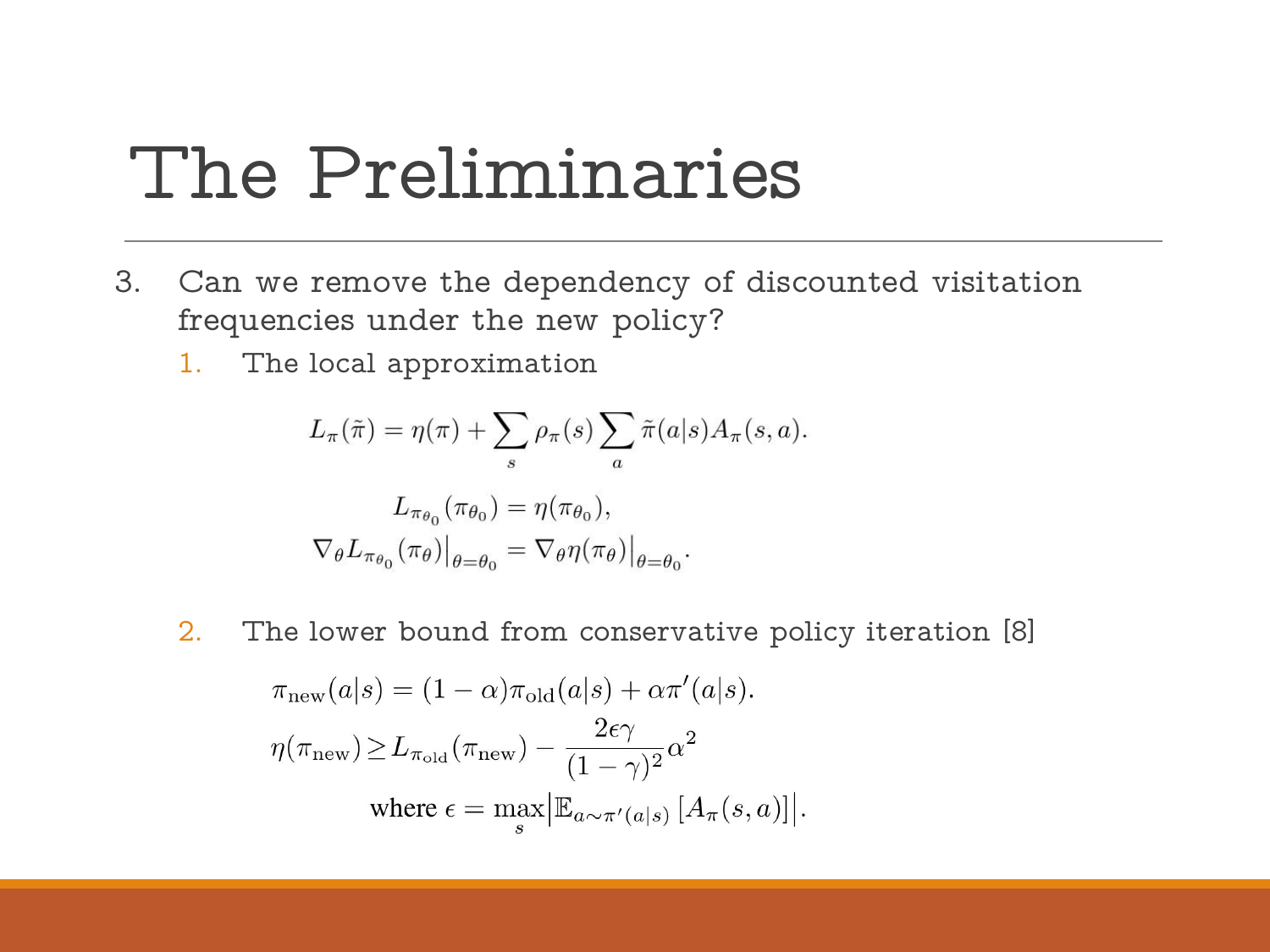# Find the Lower-Bound in General Stochastic policies

1. Can we move the be extended to general stochastic policies, rather than just mixture polices? (see whiteboard)

$$
\pi_{\text{new}}(a|s) = (1 - \alpha)\pi_{\text{old}}(a|s) + \alpha \pi'(a|s).
$$

$$
\eta(\pi_{\text{new}}) \ge L_{\pi_{\text{old}}}(\pi_{\text{new}}) - \frac{2\epsilon\gamma}{(1 - \gamma)^2} \alpha^2
$$

$$
\text{where } \epsilon = \max_s |\mathbb{E}_{a \sim \pi'(a|s)} [A_{\pi}(s, a)]|
$$

**Theorem 1.** Let  $\alpha = D_{\text{TV}}^{\text{max}}(\pi_{\text{old}}, \pi_{\text{new}})$ . Then the following bound holds:

$$
\eta(\pi_{\text{new}}) \ge L_{\pi_{\text{old}}}(\pi_{\text{new}}) - \frac{4\epsilon\gamma}{(1-\gamma)^2} \alpha^2
$$
\n
$$
\text{where } \epsilon = \max_{s,a} |A_{\pi}(s,a)| \tag{8}
$$

2. Maybe even make the equation simpler?

$$
\eta(\tilde{\pi}) \ge L_{\pi}(\tilde{\pi}) - CD_{\text{KL}}^{\text{max}}(\pi, \tilde{\pi}),
$$
  
where  $C = \frac{4\epsilon\gamma}{(1 - \gamma)^2}.$ 

(later we make it even easier by approximate the maximum of KL using the average of KL)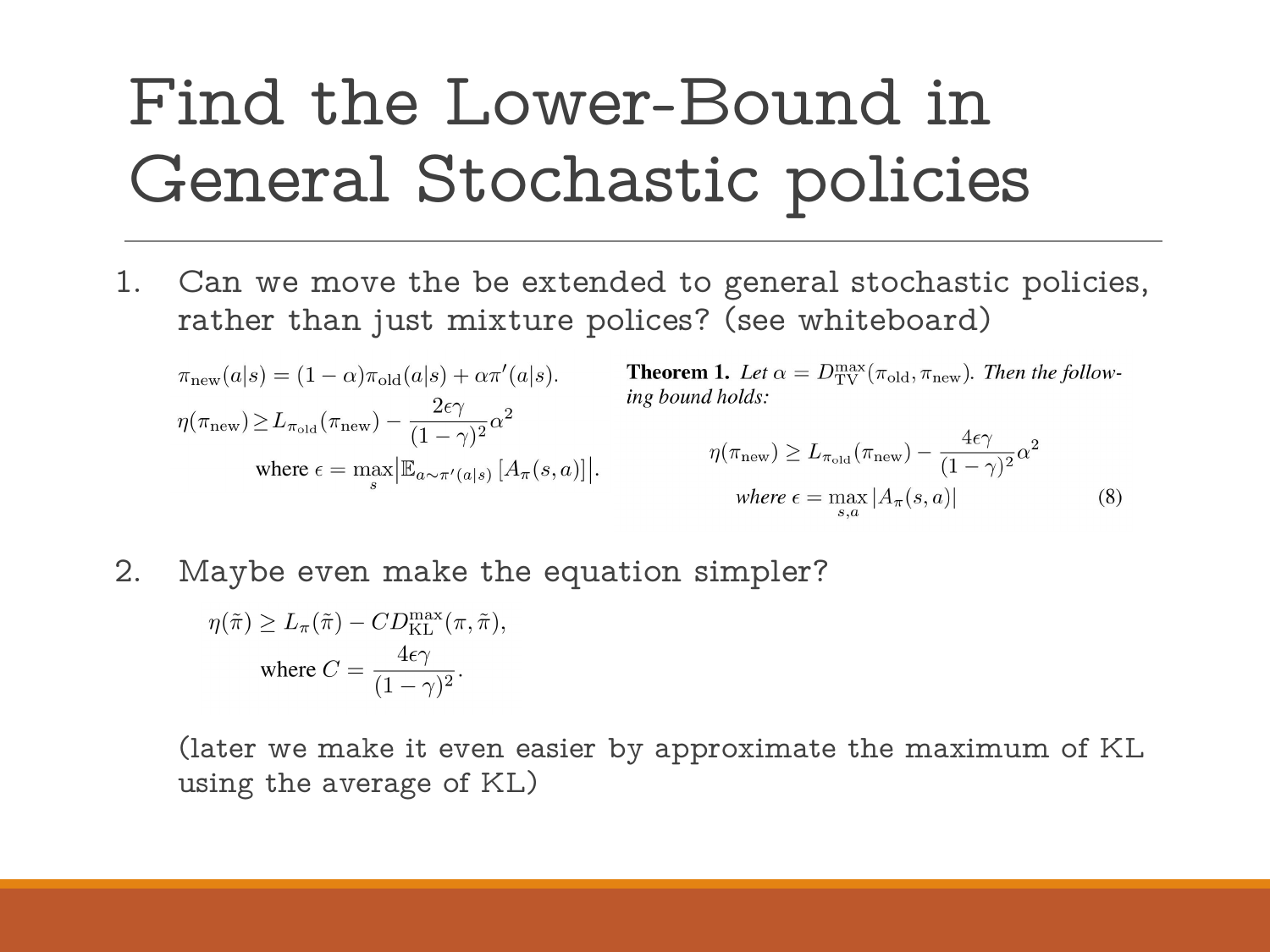# Find the Lower-Bound in General Stochastic policies

3. Now what's the objective function we are trying to maximize?

let 
$$
M_i(\pi) = L_{\pi_i}(\pi) - CD_{\text{KL}}^{\text{max}}(\pi_i, \pi)
$$
. Then  
\n
$$
\eta(\pi_{i+1}) \ge M_i(\pi_{i+1}) \text{ by Equation (9)}
$$
\n
$$
\eta(\pi_i) = M_i(\pi_i), \text{ therefore,}
$$
\n
$$
\eta(\pi_{i+1}) - \eta(\pi_i) \ge M_i(\pi_{i+1}) - M(\pi_i).
$$

$$
\eta(\tilde{\pi}) \ge L_{\pi}(\tilde{\pi}) - CD_{\text{KL}}^{\max}(\pi, \tilde{\pi}),
$$
  
where  $C = \frac{4\epsilon\gamma}{(1 - \gamma)^2}.$   

$$
L_{\pi}(\tilde{\pi}) = \eta(\pi) + \sum_{s} \rho_{\pi}(s) \sum_{a} \tilde{\pi}(a|s) A_{\pi}(s, a).
$$
  

$$
L_{\pi_{\theta_0}}(\pi_{\theta_0}) = \eta(\pi_{\theta_0}),
$$
  

$$
\nabla_{\theta} L_{\pi_{\theta_0}}(\pi_{\theta})|_{\theta = \theta_0} = \nabla_{\theta} \eta(\pi_{\theta})|_{\theta = \theta_0}.
$$

 Guaranteed Improvement! (minorization-maximization algorithm)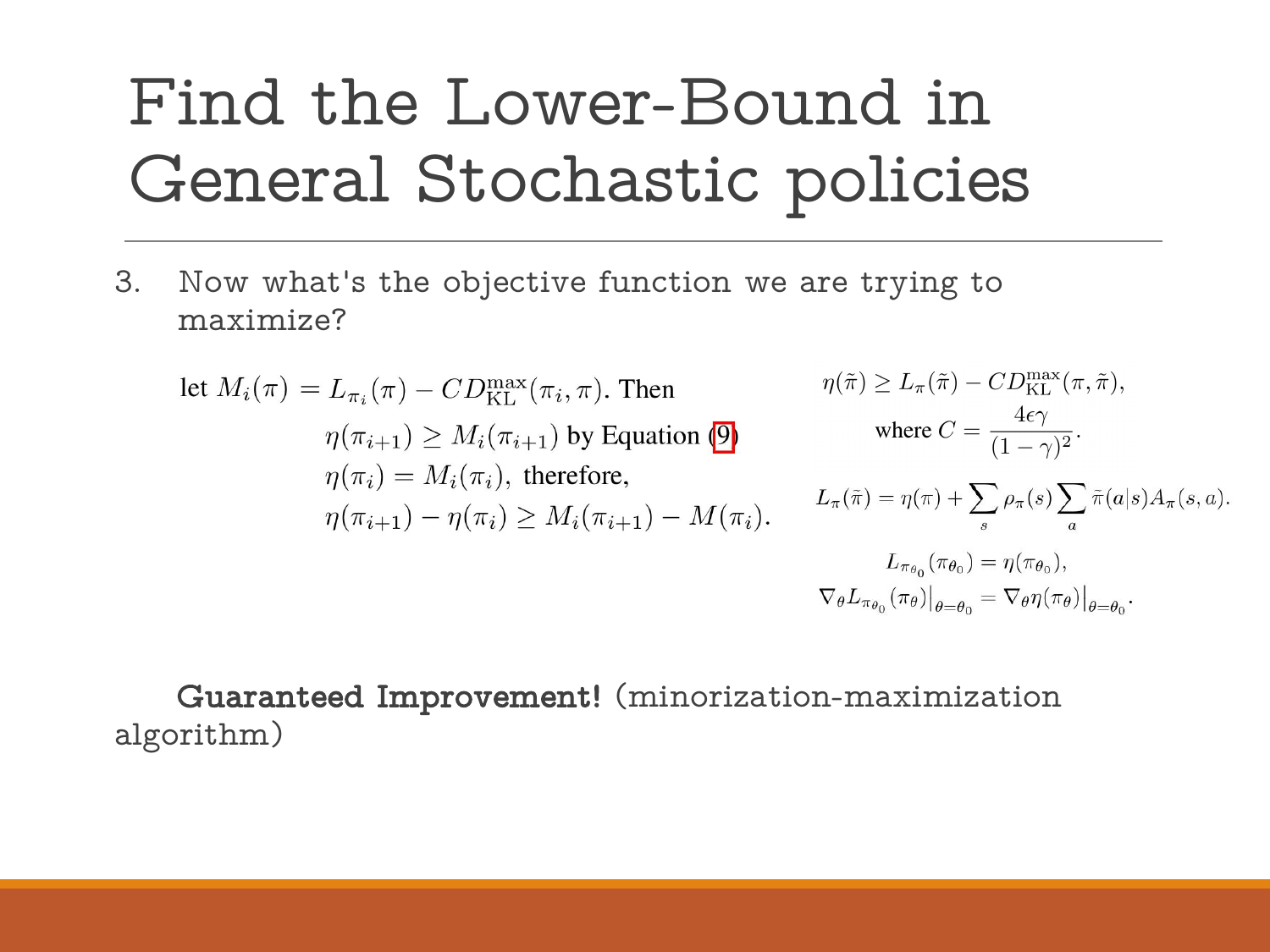# Optimization of the Parameterized Policies

1. In practice, if we used the penalty coefficient C recommended by the theory above, the step sizes would be very small.

maximize  $[L_{\theta_{old}}(\theta) - CD_{KL}^{\max}(\theta_{old}, \theta)]$ 

- 2. One way to take larger steps in a robust way is to use a constraint on the KL divergence between the new policy and the old policy, i.e., a trust region constraint
	- Use the average KL instead of the maximum of the KL (heuristic approximation)

maximize  $L_{\theta_{old}}(\theta)$ maximize  $L_{\theta_{old}}(\theta)$ subject to  $D_{\text{KL}}^{\text{max}}(\theta_{\text{old}}, \theta) \leq \delta$ . subject to  $\overline{D}_{\text{KL}}^{\rho_{\theta_{\text{old}}}}(\theta_{\text{old}}, \theta) \leq \delta$ .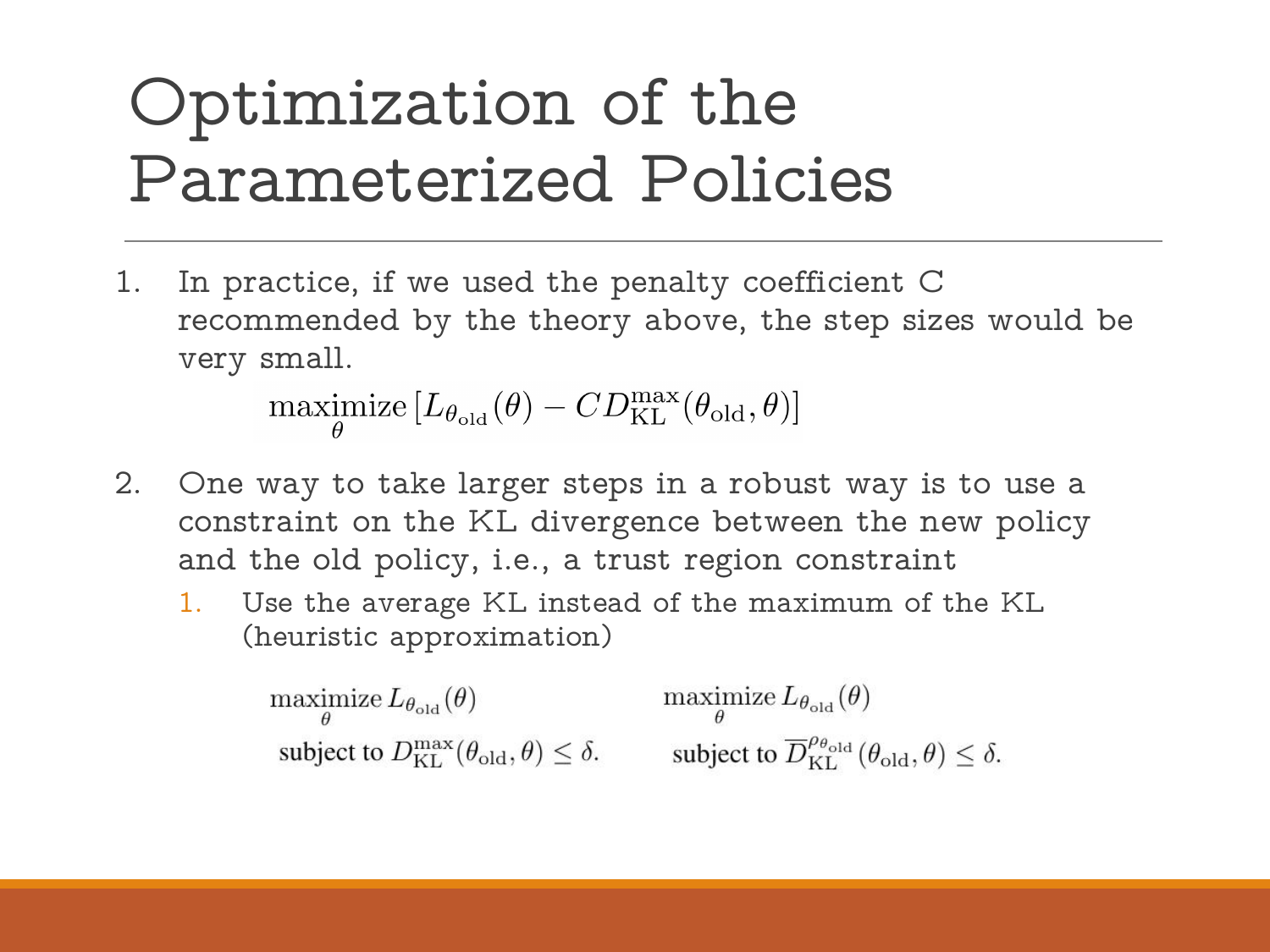# From Math to Practical Algorithm

1. Sample-Based Estimation of the Objective and Constraint

$$
\underset{\theta}{\text{maximize}} \mathbb{E}_{s \sim \rho_{\theta_{\text{old}}}, a \sim q} \left[ \frac{\pi_{\theta}(a|s)}{q(a|s)} Q_{\theta_{\text{old}}}(s, a) \right]
$$
  
subject to  $\mathbb{E}_{s \sim \rho_{\theta_{\text{old}}}} [D_{\text{KL}}(\pi_{\theta_{\text{old}}}(\cdot|s) \parallel \pi_{\theta}(\cdot|s))] \le \delta$ 

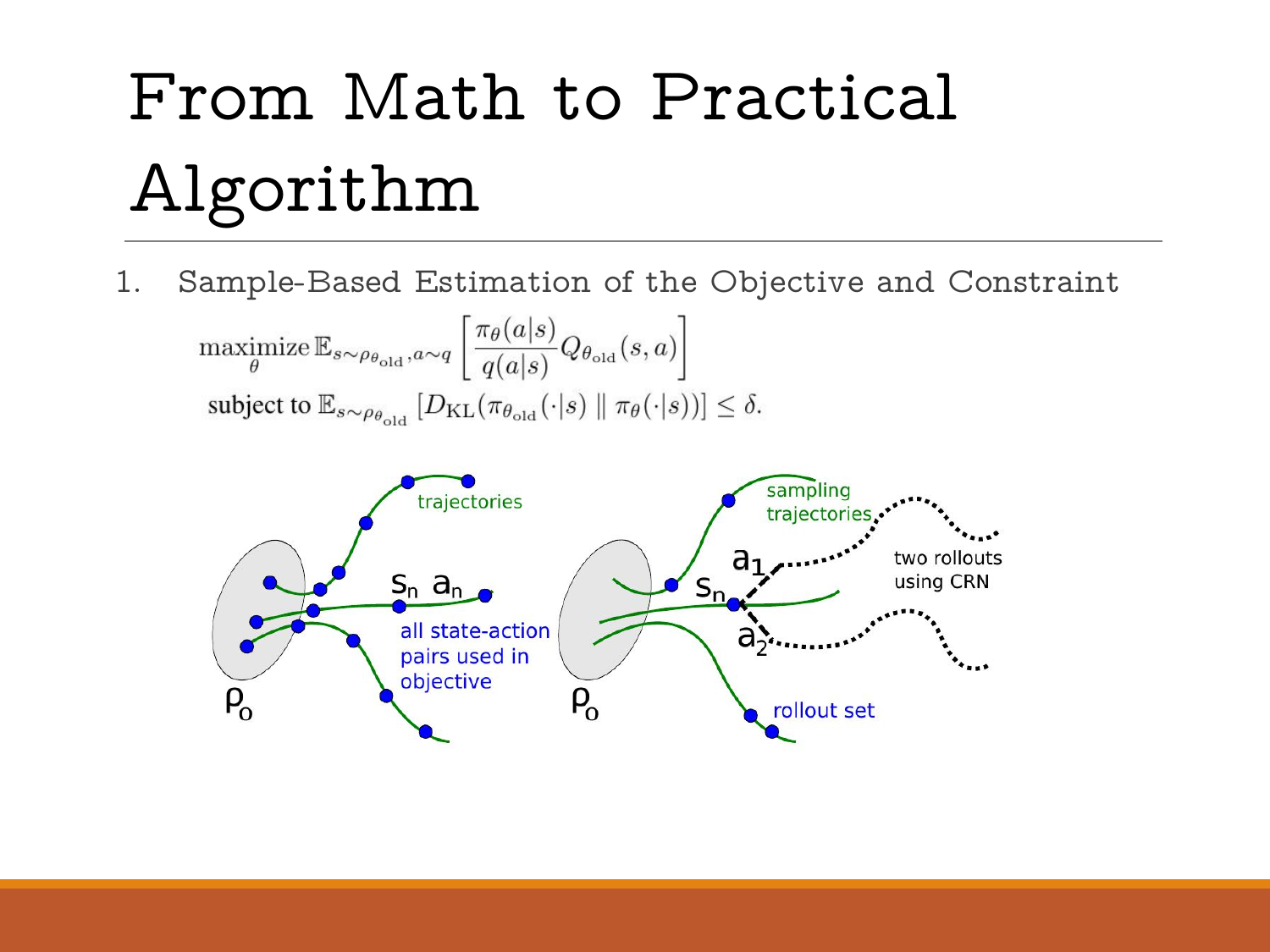# Tricks and Efficiency

- 1. Search for the next parameter maximize  $L(\theta)$  subject to  $\overline{D}_{\text{KL}}(\theta_{\text{old}}, \theta) \leq \delta$ .
	- 1. Compute a search direction, using a linear approximation to objective and quadratic approximation to the constraint  $Ax = q$

$$
\overline{D}_{\mathrm{KL}}(\theta_{\mathrm{old}}, \theta) \approx \frac{1}{2} (\theta - \theta_{\mathrm{old}})^{T} A(\theta - \theta_{\mathrm{old}}) \quad A_{ij} = \frac{\partial}{\partial \theta_{i}} \frac{\partial}{\partial \theta_{j}} \overline{D}_{\mathrm{KL}}(\theta_{\mathrm{old}}, \theta)
$$

- 2. Use conjugate gradient algorithm to solve  $Ax = b$
- 3. Get the maximal step length and decay exponentially

$$
\delta = \overline{D}_{\text{KL}} \approx \frac{1}{2} (\beta s)^T A(\beta s) = \frac{1}{2} \beta^2 s^T A s
$$

$$
\beta = \sqrt{2\delta/s^T A s},
$$

$$
L_{\theta_{\text{old}}}(\theta) - \mathcal{X}[\overline{D}_{\text{KL}}(\theta_{\text{old}}, \theta) \le \delta]
$$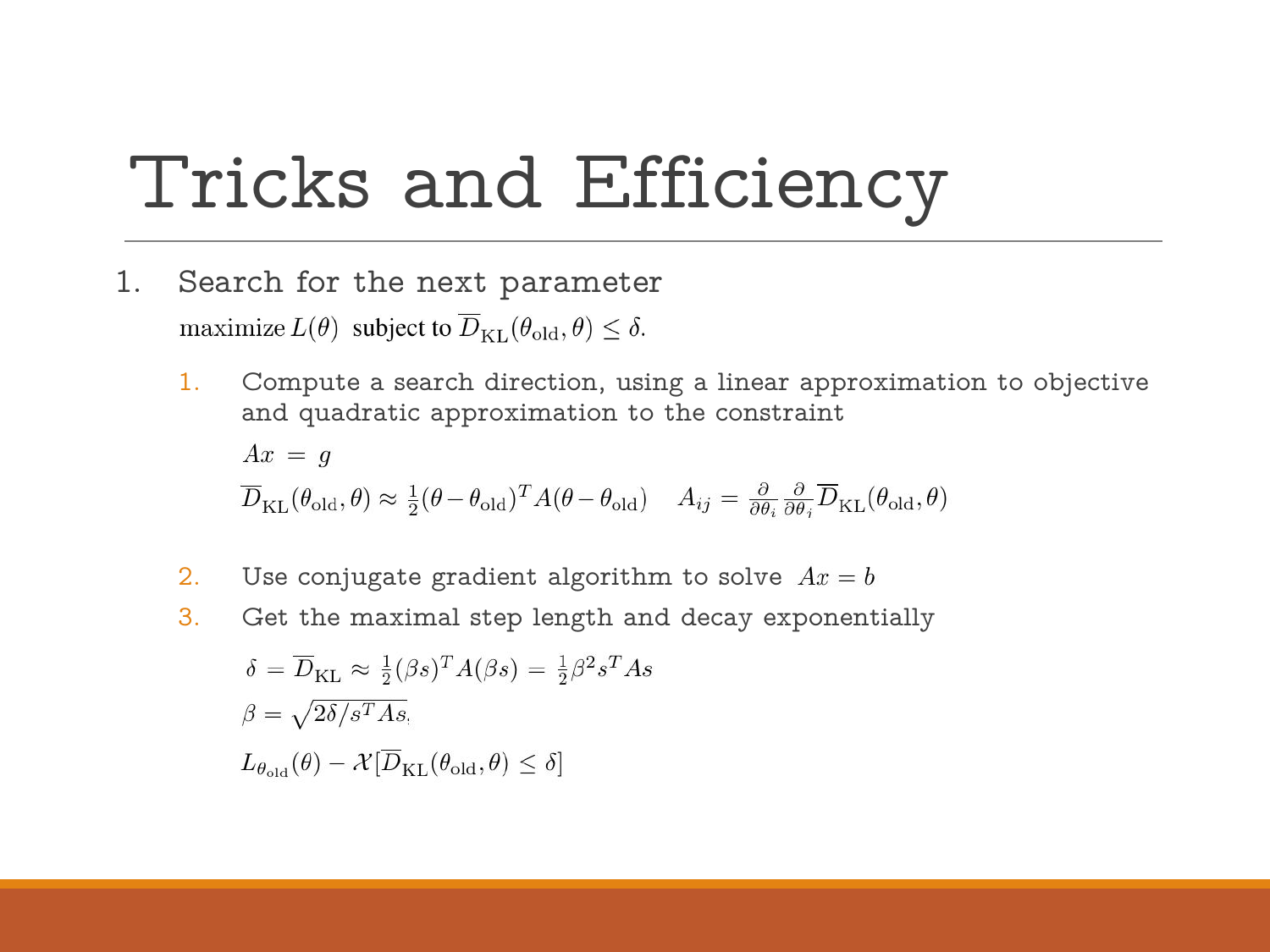# Summary

1. The original objective

$$
\eta(\pi) = \mathbb{E}_{s_0, a_0, \dots} \left[ \sum_{t=0}^{\infty} \gamma^t r(s_t) \right], \text{ where}
$$
  

$$
s_0 \sim \rho_0(s_0), \ a_t \sim \pi(a_t|s_t), \ s_{t+1} \sim P(s_{t+1}|s_t, a_t)
$$

2. The objective of another policy in terms of the advantage over the original policy

$$
\eta(\tilde{\pi}) = \eta(\pi) + \mathbb{E}_{s_0, a_0, \dots \sim \tilde{\pi}} \left[ \sum_{t=0}^{\infty} \gamma^t A_{\pi}(s_t, a_t) \right] = \eta(\pi) + \sum_s \rho_{\tilde{\pi}}(s) \sum_a \tilde{\pi}(a|s) A_{\pi}(s, a).
$$

3. Remove the dependency on the trajectories of new policy.

$$
L_{\pi}(\tilde{\pi}) = \eta(\pi) + \sum_{s} \rho_{\pi}(s) \sum_{a} \tilde{\pi}(a|s) A_{\pi}(s, a).
$$

$$
L_{\pi_{\theta_0}}(\pi_{\theta_0}) = \eta(\pi_{\theta_0}),
$$

$$
\nabla_{\theta} L_{\pi_{\theta_0}}(\pi_{\theta})|_{\theta = \theta_0} = \nabla_{\theta} \eta(\pi_{\theta})|_{\theta = \theta_0}.
$$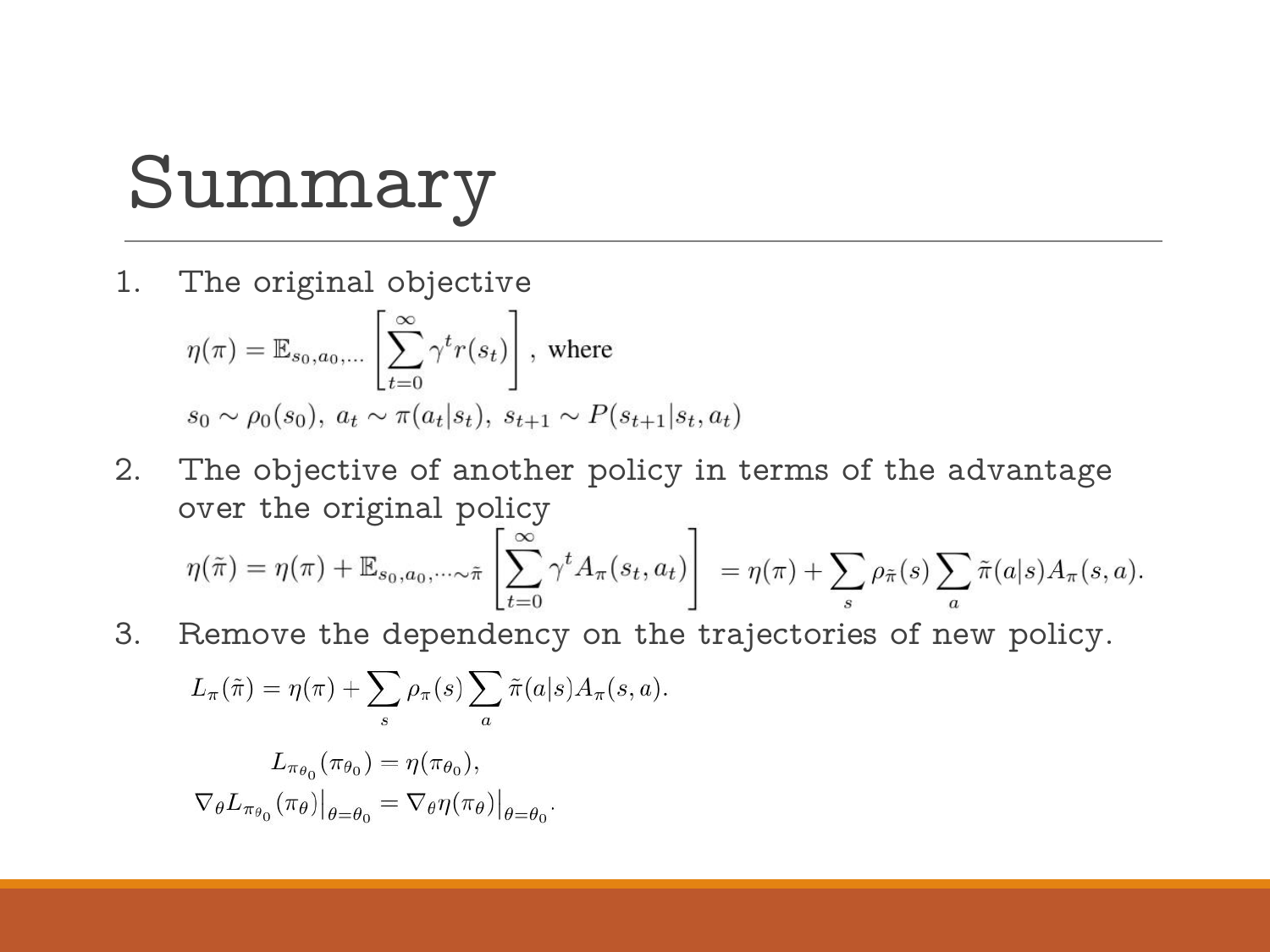# Summary

4. Find the lower-bound that guarantees the improvement

let  $M_i(\pi) = L_{\pi_i}(\pi) - CD_{\text{KL}}^{\text{max}}(\pi_i, \pi)$ . Then  $\eta(\pi_{i+1}) \geq M_i(\pi_{i+1})$  by Equation (9)  $\eta(\pi_i) = M_i(\pi_i)$ , therefore,  $\eta(\pi_{i+1}) - \eta(\pi_i) \geq M_i(\pi_{i+1}) - M(\pi_i).$ 

5. Sample-based estimation

$$
\begin{aligned}\n\max_{\theta} \text{imize } &\mathbb{E}_{s \sim \rho_{\theta_{\text{old}}}, a \sim q} \left[ \frac{\pi_{\theta}(a|s)}{q(a|s)} Q_{\theta_{\text{old}}}(s, a) \right] \\
\text{subject to } &\mathbb{E}_{s \sim \rho_{\theta_{\text{old}}}} \left[ D_{\text{KL}}(\pi_{\theta_{\text{old}}}(\cdot|s) \parallel \pi_{\theta}(\cdot|s)) \right] \leq \delta.\n\end{aligned}
$$

6. Using line-search (Approximation, Fisher matrix, Conjugate gradient) $\delta = \overline{D}_{\text{KL}} \approx \frac{1}{2} (\beta s)^T A(\beta s) = \frac{1}{2} \beta^2 s^T A s$  $\beta = \sqrt{2\delta/s^T As}$  $L_{\theta_{old}}(\theta) - \mathcal{X}[\overline{D}_{\text{KL}}(\theta_{old}, \theta) \leq \delta]$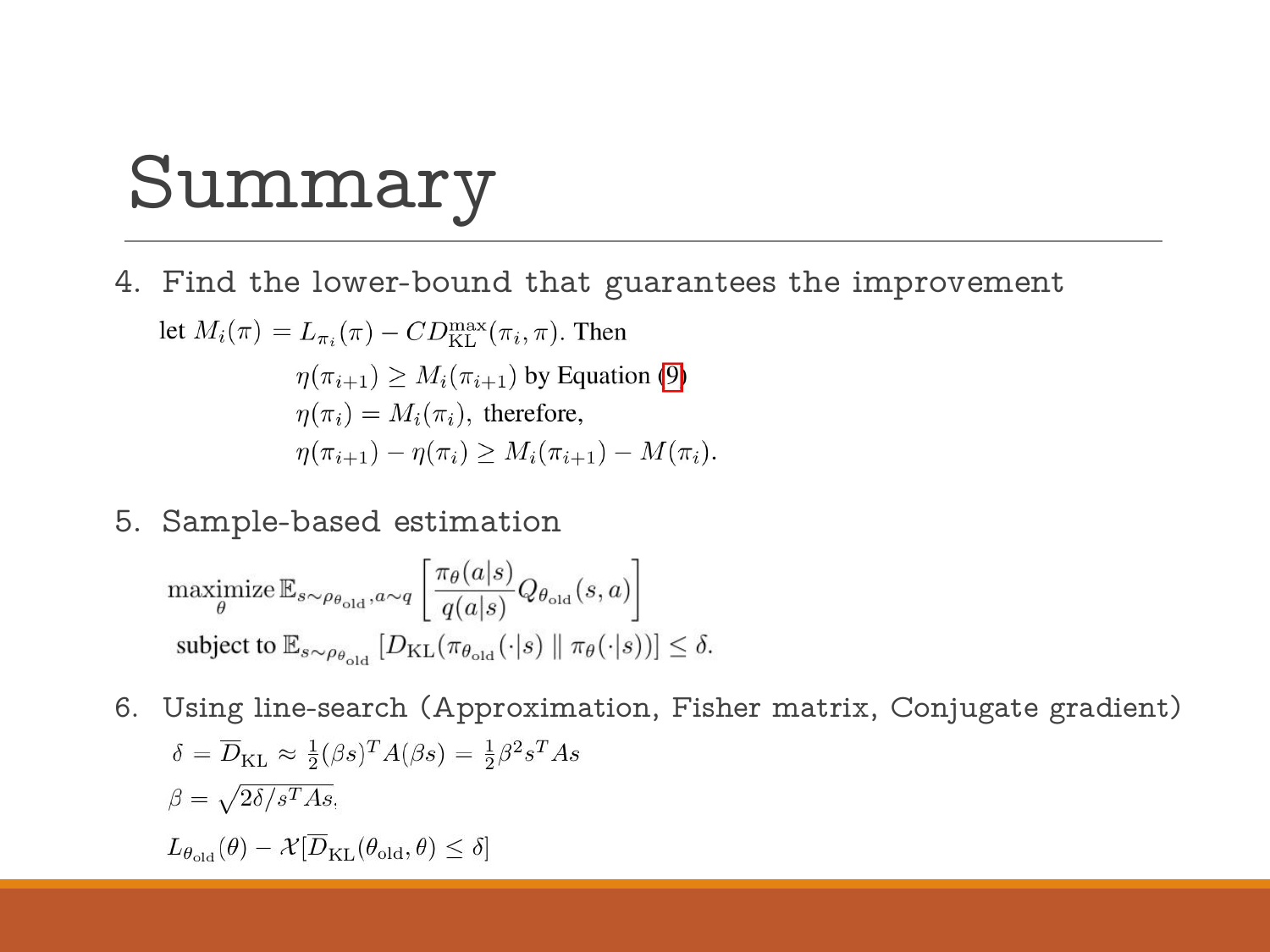# Misc

- 1. Introduction
	- 1. Problem Domain: Locomotion
	- 2. Related Work
- 2. TRPO Step-by-step
	- 1. The Preliminaries
	- 2. Find the Lower-Bound in General Stochastic policies
	- 3. Optimization of the Parameterized Policies
	- 4. From Math to Practical Algorithm
	- 5. Tricks and Efficiency
	- 6. Summary
- 3. Misc
	- 1. Results and Problems of TRPO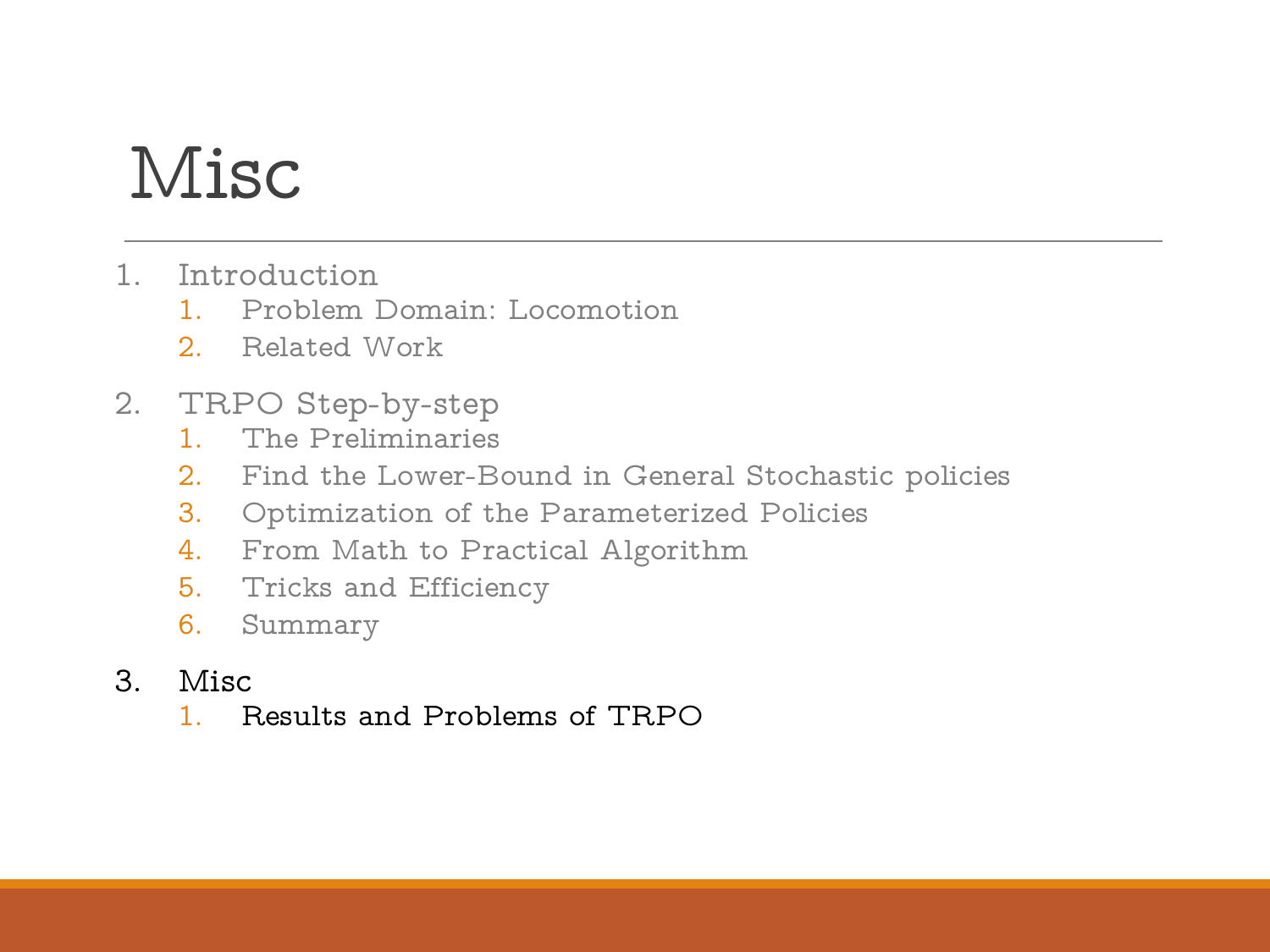# Results and Problems of TRPO

- 1. Results
	- 1. One of the most successful baselines in locomotion
- 2. Problems
	- 1. Sample inefficiency
	- 2. Unable to scale to big network

| Task                                  | Random            | <b>REINFORCE</b>         | <b>TNPG</b>                   | <b>RWR</b>           | <b>REPS</b>              | TRPO                       | <b>CEM</b>           | CMA-ES              | <b>DDPG</b>         |
|---------------------------------------|-------------------|--------------------------|-------------------------------|----------------------|--------------------------|----------------------------|----------------------|---------------------|---------------------|
| Cart-Pole Balancing                   | $77.1 \pm 0.0$    | $4693.7 \pm 14.0$        | $3986.4 \pm 748.9$            | $4861.5 \pm 12.3$    | $565.6 \pm 137.6$        | $4869.8 \pm 37.6$          | $4815.4 \pm$<br>4.8  | $2440.4 \pm 568.3$  | 4634.4<br>士<br>87.8 |
| Inverted Pendulum*                    | $-153.4 \pm 0.2$  | $13.4 \pm 18.0$          | $±$ 55.5<br>209.7             | $84.7 +$<br>13.8     | $-113.3 +$<br>4.6        | 247.2<br>76.1<br>$_{\pm}$  | $38.2 +$<br>25.7     | 5.7<br>$-40.1\pm$   | ± 244.6<br>40.0     |
| Mountain Car                          | $-415.4 \pm 0.0$  | $-67.1 +$<br>1.0         | $-66.5$<br>$_{\pm}$<br>$-4.5$ | $-79.4 +$<br>1.1     | $-275.6 \pm 166.3$       | $-61.7$<br>0.9<br>$_{\pm}$ | $-66.0 \pm$<br>2.4   | 7.7<br>$-85.0\pm$   | $-288.4 \pm 170.3$  |
| Acrobot                               | $-1904.5 \pm 1.0$ | $-508.1 \pm$<br>91<br>-0 | $-395.8 \pm 121.2$            | $-352.7 \pm$<br>35.9 | $-1001.5 \pm 10.8$       | $-326.0 \pm$<br>24.4       | 14.7<br>$-436.8 +$   | $-785.6\pm$<br>13.1 | $-223.6 \pm 5.8$    |
| Double Inverted Pendulum <sup>®</sup> | $149.7 \pm 0.1$   | $4116.5 \pm 65.2$        | 4455.4<br>37.6<br>$\pm$       | $3614.8 \pm 368.1$   | $446.7 \pm 114.8$        | 50.4<br>$4412.4 \pm$       | $2566.2 \pm 178.9$   | $1576.1 \pm 51.3$   | $2863.4 \pm 154.0$  |
| Swimmer*                              | $-1.7 \pm 0.1$    | $92.3 +$<br>0.1          | 96.0<br>0.2<br>士              | $60.7 +$<br>5.5      | 3.8 <sub>±</sub><br>3.3  | 96.0<br>0.2<br>$_{\pm}$    | $68.8 +$<br>2,4      | $64.9 +$<br>1.4     | $85.8 +$<br>1.8     |
| Hopper                                | $8.4 \pm 0.0$     | $714.0 \pm 29.3$         | 57.9<br>1155.1<br>÷           | 71.0<br>$553.2 +$    | $86.7 +$<br>17.6         | 1183.3<br>$+150.0$         | 7.8<br>$63.1 +$      | $20.3 \pm 14.3$     | $267.1 + 43.5$      |
| 2D Walker                             | $-1.7 \pm 0.0$    | $506.5 \pm 78.8$         | ±108.2<br>1382.6              | 15.9<br>$136.0 \pm$  | $-37.0 +$<br>38.1        | 1353.8<br>± 85.0           | $84.5 \pm 19.2$      | $77.1 \pm 24.3$     | $318.4 \pm 181.6$   |
| Half-Cheetah                          | $-90.8 \pm 0.3$   | $1183.1 + 69.2$          | 1729.5<br>$+184.6$            | 28.2<br>$376.1 +$    | $34.5 +$<br>38.0         | $1914.0 + 120.1$           | $330.4 \pm 274.8$    | $441.3 \pm 107.6$   | $2148.6 \pm 702.7$  |
| Ant*                                  | $13.4 \pm 0.7$    | $548.3 \pm 55.5$         | ± 127.7<br>706.0              | $37.6 +$<br>3.1      | 9.8<br>$39.0 +$          | 730.2<br>61.3<br>$\pm$     | 5.9<br>$49.2 +$      | $17.8 \pm 15.5$     | $326.2 +$<br>20.8   |
| Simple Humanoid                       | $41.5 \pm 0.2$    | $128.1 \pm 34.0$         | ± 24.5<br>255.0               | $93.3 +$<br>17.4     | $28.3 +$<br>4.7          | 269.7<br>40.3<br>$_{\pm}$  | $60.6 \pm$<br>12.9   | $28.7 +$<br>3.9     | $99.4 \pm$<br>28.1  |
| Full Humanoid                         | $13.2 \pm 0.1$    | $262.2 \pm 10.5$         | 288.4<br>25.2<br>士            | $46.7 +$<br>5.6      | 41.7 <sub>±</sub><br>6.1 | 287.0<br>23.4<br>土         | $36.9 +$<br>2.9      | $N/A \pm N/A$       | $119.0 \pm 31.2$    |
| Cart-Pole Balancing $(LS)^*$          | $77.1 \pm 0.0$    | $420.9 \pm 265.5$        | 945.1<br>27.8<br>士            | $68.9 +$<br>1.5      | 22.1<br>$898.1 +$        | 960.2<br>46.0<br>士         | $227.0 \pm 223.0$    | $68.0 \pm$<br>1.6   |                     |
| Inverted Pendulum (LS)                | $-122.1 \pm 0.1$  | 3.2<br>$-13.4 +$         | 0.7<br>6.1<br>÷               | $-107.4+$<br>0.2     | $-87.2 +$<br>8.0         | 4.5<br>4.1<br>4            | $-81.2 \pm 33.2$     | $-62.4 +$<br>3.4    |                     |
| Mountain Car (LS)                     | $-83.0 \pm 0.0$   | 0.6<br>$-81.2 +$         | $-65.7$<br>9.0<br>士           | $-81.7+$<br>0.1      | $-82.6 +$<br>0.4         | $-64.2$<br>9.5<br>士        | $-68.9$<br>$\pm$ 1.3 | $-73.2$<br>0.6<br>士 |                     |
| Acrobot (LS)*                         | $-393.2 \pm 0.0$  | 11.6<br>$-128.9 +$       | $-84.6$<br>2.9<br>士           | $-235.9+$<br>5.3     | $-379.5 +$<br>1.4        | 9.9<br>$-83.3$<br>士        | $-149.5 \pm 15.3$    | $-159.9\pm$<br>7.5  |                     |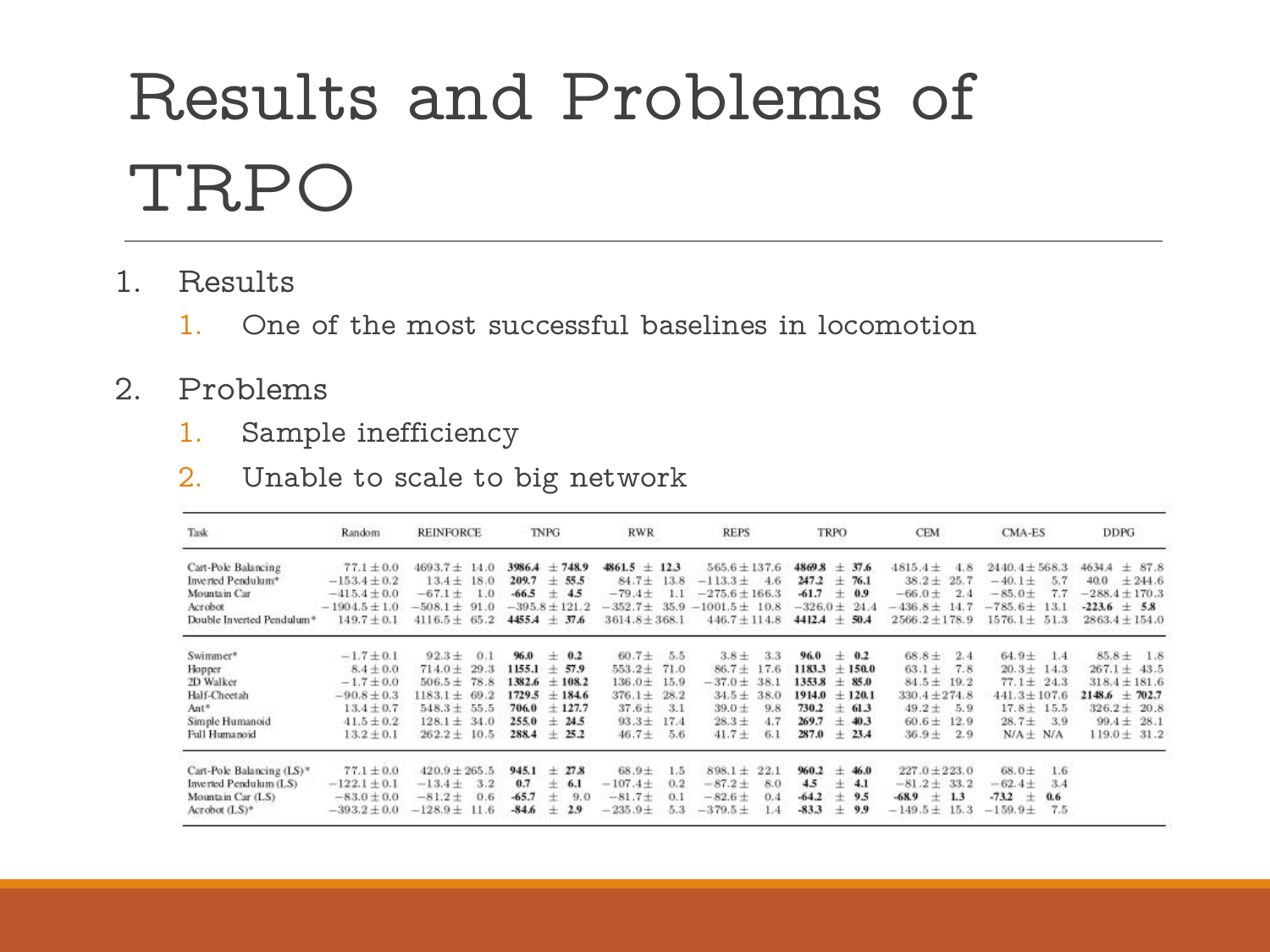#### References

[1] Mnih, Volodymyr, et al. "Human-level control through deep reinforcement learning." Nature 518.7540 (2015): 529.

[2] Silver, David, et al. "Mastering the game of Go with deep neural networks and tree search." Nature 529.7587 (2016): 484.

[3] Erez, Tom, Yuval Tassa, and Emanuel Todorov. "Simulation tools for model-based robotics: Comparison of Bullet, Havok, MuJoCo, ODE and PhysX." Robotics and Automation (ICRA), 2015 IEEE International Conference on. IEEE, 2015.

[4] Schulman, John, et al. "Trust region policy optimization." Proceedings of the 32nd International Conference on Machine Learning (ICML-15). 2015.

[5] Duan, Yan, et al. "Benchmarking deep reinforcement learning for continuous control." Proceedings of the 33rd International Conference on Machine Learning (ICML). 2016.

[6] Williams, Ronald J. "Simple statistical gradient-following algorithms for connectionist reinforcement learning." Machine learning 8.3-4 (1992): 229-256.

[7] Lillicrap, Timothy P., et al. "Continuous control with deep reinforcement learning." arXiv preprint arXiv:1509.02971 (2015).

[8] Kakade, Sham. "A natural policy gradient." Advances in neural information processing systems 2 (2002): 1531-1538.